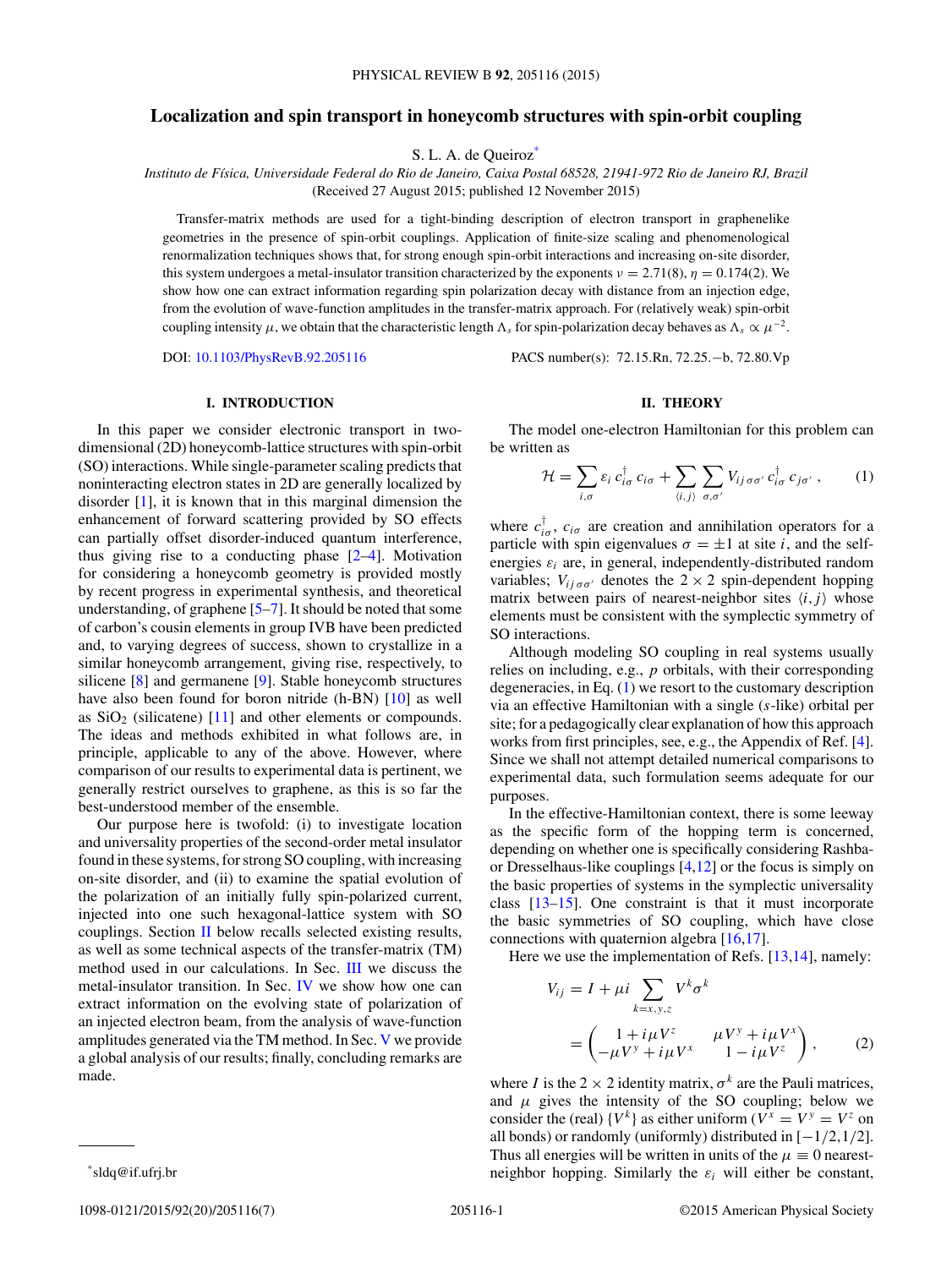<span id="page-1-0"></span>site-independent, or taken from a random uniform distribution in [−*W/*2*,W/*2].

The form Eq. [\(2\)](#page-0-0) for the hopping term does not exhibit the explicit multiplicative coupling between momentum and spin degrees of freedom, characteristic of Rashba-like Hamiltonians [\[4](#page-5-0)[,12\]](#page-6-0). A similarly-decoupled effective Hamiltonian can be derived from first principles for carbon nanotubes, see Eqs.  $(3.15)$  and  $(3.16)$  of Ref. [\[18\]](#page-6-0). In two dimensions one should not expect significant discrepancies between results from either type of approach, as long as one is treating systems without lateral confinement.

We apply the TM approach specific to tight-binding Hamiltonians like Eq.  $(1)$  [\[19–21\]](#page-6-0) to finite-width strips of the honeycomb lattice, with *N* sites across. Adaptation from the more usual square-lattice geometry is straightforward, closely following the lines used for the TM description of localized (e.g., Ising and Potts) spin systems [\[22–25\]](#page-6-0). Two distinct orientations are possible [\[25,26\]](#page-6-0), with the TM proceeding either (a) perpendicular [\[22\]](#page-6-0) or (b) parallel to one lattice direction [\[23\]](#page-6-0). Case (a) corresponds to a "brick" lattice, i.e., a square lattice with vertical bonds alternately missing.

In the terminology of quasi-one-dimensional carbon nanotubes (CNT) and nanoribbons (CNR) [\[5\]](#page-5-0), a narrow strip with periodic boundary conditions across in geometry (a) would be topologically equivalent to an armchair CNT, while one in geometry (b) would correspond to a zigzag CNT. Conversely, free boundary conditions parallel to the TM's direction of advance give zigzag CNR in (a) and armchair CNR in (b).

Detailed consideration shows that implementation of the TM scheme of Ref. [\[19\]](#page-6-0) in geometry (b) involves a number of cumbersome intermediate operations [mostly matrix inversions, see Eqs.  $(8)$ – $(16)$  of Ref.  $[26]$ . In what follows we always make use of geometry (a), for simplicity.

We briefly recall selected aspects of the TM formulation introduced in Ref. [\[19\]](#page-6-0) and of its adaptation for a honeycomb geometry with SO couplings. Consider a strip of the square lattice, cut along one of the coordinate directions. For the orthogonal universality class with site disorder, denoting by  $k = 1, \ldots, M$  the successive columns and  $i = 1, \ldots, N$  the respective positions of sites within each column of a strip, the recursion relation for an electronic wave function at energy *E* is given in terms of its local amplitudes (which can all be assumed real),  $\{a_{ik}(E)\}\$ , and tight-binding orbitals  $|ik\rangle$  as:

$$
\begin{pmatrix} \psi_{k+1} \\ \psi_k \end{pmatrix} = \begin{pmatrix} P_k & -I \\ I & 0 \end{pmatrix} \begin{pmatrix} \psi_k \\ \psi_{k-1} \end{pmatrix}, \quad \psi_k \equiv \begin{pmatrix} a_{1k} \\ a_{2k} \\ \dots \\ a_{Nk} \end{pmatrix}, \quad (3)
$$

where *I* is the  $N \times N$  identity matrix, the energy dependence has been omitted for clarity, and (invoking periodic boundary conditions across the strip),

$$
P_k = \begin{pmatrix} E - \varepsilon_{1k} & -1 & 0 & \cdots & -1 \\ -1 & E - \varepsilon_{2k} & -1 & \cdots & 0 \\ \cdots & \cdots & \cdots & & -1 \\ -1 & 0 & \cdots & -1 & E - \varepsilon_{Nk} \end{pmatrix} . (4)
$$

For a honeycomb lattice in the "brick" geometry, the changes to  $P_k$  are  $[22-25]$ : (i) the off-diagonal elements are of the form  $-(1 + (-1)^{i+k})/2$ , reflecting the alternately missing vertical bonds, and (ii) an elementary step consists of applying the TM twice, in order to restore periodicity.

The introduction of SO couplings along the bonds, see Eqs. [\(1\)](#page-0-0) and [\(2\)](#page-0-0), means that the  $a_{ik}$  are now spinors, written on the basis of the eigenvectors of  $\sigma^z$  as

$$
a_{ik} = \begin{pmatrix} a_{ik}^{\uparrow} \\ a_{ik}^{\downarrow} \end{pmatrix}, \tag{5}
$$

where the  $a_{ik}^{\uparrow}$ ,  $a_{ik}^{\downarrow}$  are complex. The matrices  $P_k$  and the subdiagonal *I* of Eq. (3) are now  $2N \times 2N$ , while the diagonal terms of  $P_k$  are doubly degenerate, and the nonzero off-diagonal ones are replaced either by the (bond-dependent) negative of matrix  $V_{ij}$  of Eq. [\(2\)](#page-0-0) or that of its Hermitian adjoint  $V_{ij}^{\dagger}$ , depending on whether they are supra- or subdiagonal [\[27\]](#page-6-0). The negative unitary elements of the (now  $2N \times 2N$ ) supradiagonal identity matrix of Eq. (3) are replaced by the bond-dependent negative of  $V_{ij}$ .

## **III. METAL-INSULATOR TRANSITION**

#### **A. Introduction**

To make contact with previous work on the square lattice [\[13–15\]](#page-6-0), we initially considered systems without site randomness, i.e., all  $\varepsilon_i = 0$ , and two versions of SO coupling: (i) uniform with  $\mu = \mu_0 \neq 0$ ,  $V^x = V^y = V^z = 1$  in Eq. [\(1\)](#page-0-0) and (ii) random, with  $\mu = 2$  (as in Ref. [\[14\]](#page-6-0)) and  $V^x$ ,  $V^y$ , *V*<sup>*z*</sup> uniformly distributed in  $[-1/2,1/2]$ . In case (i), analysis of the resulting dispersion relation shows that the allowed states occupy a band with the same structure as that for a system with  $\mu \equiv 0$  but, analogous to the square-lattice systems with uniform SO term of Ref. [\[14\]](#page-6-0), in the range  $\pm 3\sqrt{1+\mu^2[(V^x)^2+(V^y)^2+(V^z)^2]}$ .

For case (ii) the corresponding density of electronic states (DOS)  $\rho(\varepsilon)$  can be evaluated by making use of eigenvaluecounting theorems [\[28–30\]](#page-6-0). Our implementation takes advantage of the sparse nature of the Hamiltonian matrix written on the site basis and resorts to Gaussian elimination algorithms on striplike geometries (with periodic boundary conditions across), closely following the steps described in Refs. [\[31–33\]](#page-6-0).

Since  $\rho(\varepsilon)$  is calculated from the finite difference between successive values of integrated DOS up to adjacent energies *ε* and  $\epsilon + \Delta$  [\[31–33\]](#page-6-0), the bin size  $\Delta$  has to be optimized in order to reduce oscillations in the numerical results while still capturing relevant structural details of the DOS. We generally took striplike systems with  $N \ge 80$  sites across, and length  $M \ge 200$ , for which  $\Delta = 0.06$  proved to be a reasonable choice. For cases such as (ii) where quenched randomness can play a role in inducing further fluctuations, we saw that for the system sizes used, the self-averaging provided by having a large(ish) number of local disorder realizations was enough to render such effects relatively unimportant.

We numerically evaluated  $\rho(\varepsilon)$ , for both (i) [as an independent check of the soundness of our algorithms] and (ii). Results are shown in Fig. [1.](#page-2-0) For (i) we used  $\mu_0 =$ (ii). Results are shown in Fig. 1. For (i) we used  $\mu_0 = 1/\sqrt{3}$ , which ensures that  $\mu_0^2[(V^x)^2 + (V^y)^2 + (V^z)^2]$  equals  $\mu^2$ [ $\langle (V^x)^2 + (V^y)^2 + (V^z)^2 \rangle$ ] of case (ii), where angular brackets stand for ensemble average.

One sees that the resulting bands indeed have the same width, although the shape of tails at the edges differs. As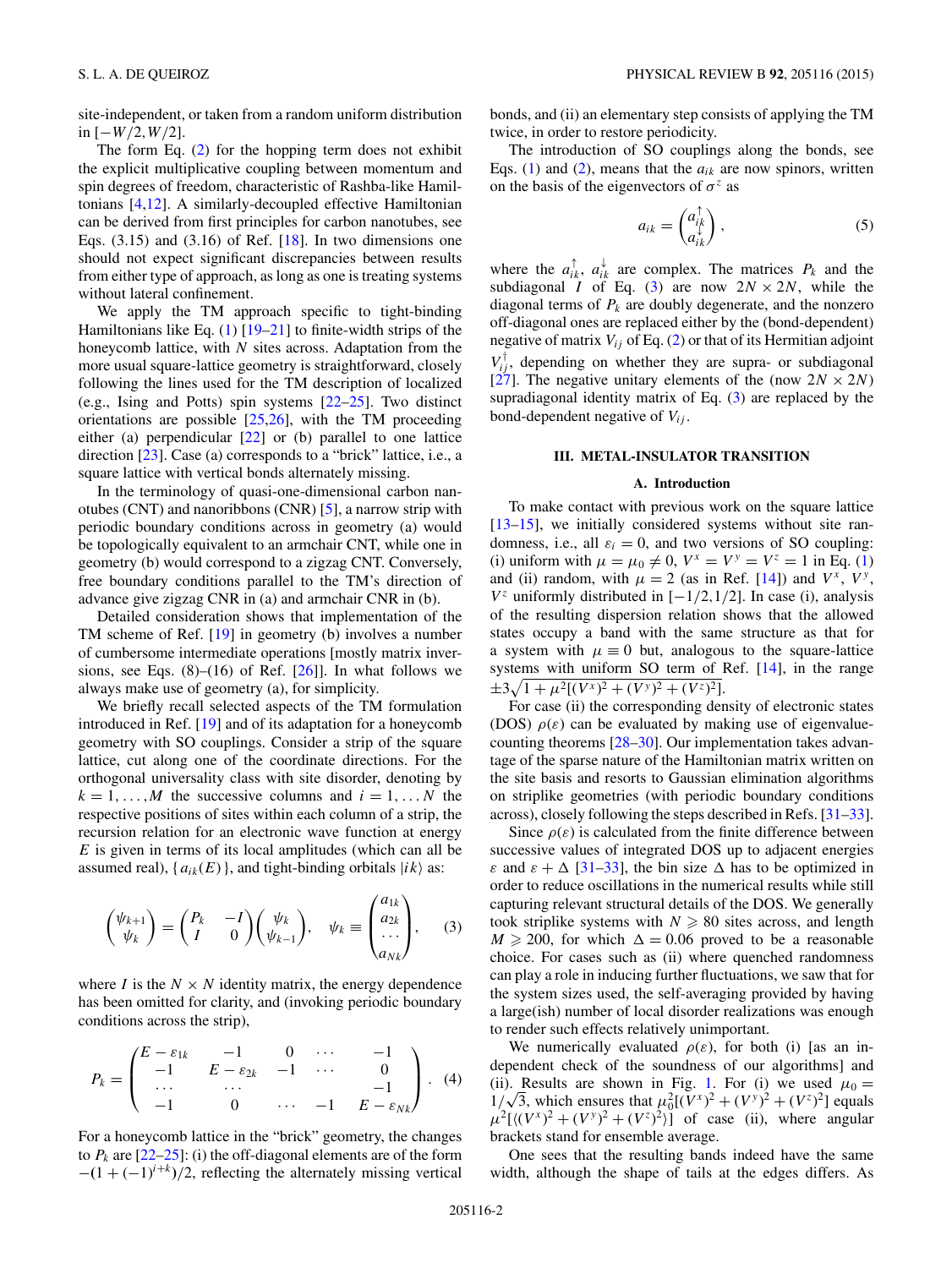<span id="page-2-0"></span>

FIG. 1. (Color online) Density of states (DOS) for the Hamilto-nian Eq. [\(1\)](#page-0-0). Dashed line, red:  $\mu \equiv 0$ , exact result. Curves (i) and (ii) evaluated by eigenvalue counting on  $300 \times 300$  systems. Curve (i), evaluated by eigenvalue counting on  $300 \times 300$  systems. Curve (1), magenta: uniform SO coupling,  $\mu_0 = 1/\sqrt{3}$ . Curve (ii), blue: random SO coupling,  $\mu = 2$  (see text).

expected, these are rather abrupt in (i) and smoother in (ii), in line with the probabilistic character of the latter's coupling distribution. Furthermore, while the band in case (i) keeps all qualitative features of the  $\mu \equiv 0$  system, including the zero at  $\varepsilon = 0$ , these are lost in case (ii); for example, the shallow minimum at the origin corresponds to  $\rho(0) = 0.077(2)$ .

Note that the effective strength of intrinsic SO coupling in graphene is estimated to be 25–50 *μ*eV [\[34\]](#page-6-0), of the order of 10<sup>−5</sup> of the nearest-neighbor hopping  $\gamma_0 = 2.8$  eV [\[5\]](#page-5-0). The values used in this section are for illustration only and not intended to reflect the actual properties of pure graphene. We return to this point in Sec. [V](#page-5-0) below.

### **B. Phenomenological renormalization**

Here the SO coupling is represented as in model (ii) of Sec. [III A,](#page-1-0) with  $\mu = 2$  (fixed). We now introduce site randomness, i.e.,  $P(\varepsilon_i) = \text{constant}, |\varepsilon_i| \le W/2$  and zero otherwise, and allow the respective distribution width *W* to vary.

Following standard procedures [\[19\]](#page-6-0) we considered  $E = 0$ , at the Dirac point of the unperturbed Hamiltonian, and iterated the TM on strips of width *N* sites and length  $M \gg N$ with periodic boundary conditions across. The characteristic Lyapunov exponents were extracted  $[20,21]$ , with the longest localization length  $\lambda_N$  being given by the inverse of the smallest of those. According to finite-size scaling and the phenomenological renormalization *ansatz*, we plotted the scaled localization lengths  $\Lambda_N \equiv \lambda_N/N$  against varying *W*, looking for the mutual intersection of the curves corresponding to different strip widths which gives the location of the critical point of the metal-insulator transition. We took  $N = 10, 12, 14, 16, 24, 32,$  and 48, with  $M = 10<sup>6</sup>$ . The results are shown in Fig. 2.

It is known that nonlinearity of scaling fields and/or irrelevant variables [\[35\]](#page-6-0) can cause sizable distortions in



FIG. 2. (Color online) Systems with random SO coupling,  $\mu = 2$ : raw data for scaled localization lengths against width of site-disorder distribution. Uncertainties are of the order of symbol sizes or smaller.

the estimates of critical quantities at Anderson localization transitions. Efficient procedures have been devised to correct for effects of this sort  $[15,36,37]$ . We noted that if only strip widths  $N \geq 10$  were used, corrections to scaling due to irrelevant fields (usually dealt with by methods explained in Refs. [\[36,37\]](#page-6-0)) were of little import. Thus we concentrated on accounting for nonlinearities [\[15\]](#page-6-0).

Following the lines of Ref. [\[15\]](#page-6-0) [see especially their Eqs.  $(6)$ – $(11)$ ], we define  $W_c$  as the disorder distribution width at criticality, and with  $w \equiv (W - W_c)/W_c$  we assume that:

$$
\ln \Lambda_N = F(N^{1/\nu} \psi) \,, \tag{6}
$$

where  $\psi$  is a smooth function of *E* and *W* which goes to zero at criticality. At fixed *E*, one then considers a truncated Taylor expansion of *ψ* in terms of *w*:

$$
\psi = \sum_{k=1}^{n_{\psi}} \psi_k w^k . \tag{7}
$$

Nonlinearities in the argument of *F* are thus taken into account with  $n_{\psi} > 1$ . Plugging this back into Eq. (6), one gets another truncated Taylor series near criticality:

$$
F(x) = \ln \Lambda_c + \sum_{m=1}^{m_0} a_m x^m , \qquad (8)
$$

where  $\Lambda_c \equiv \Lambda_{N\to\infty}(E, w = 0)$ . One can either set  $\psi_1 = 1$  in Eq. (7) or  $a_1 = 1$  in Eq. (8) without loss of generality. It is expected that by using the logarithm in Eq.  $(6)$ , the smoothness assumption underlying the Taylor expansions will be fulfilled with fewer terms than if the  $\Lambda_N$  themselves were considered.

Figure [3](#page-3-0) shows the best-fitting scaling plot of the data of Fig. 2, for which we took  $n_{\psi} = 2$ ,  $m_0 = 3$ . Numerical values are given in Table [I.](#page-3-0) The adjusted  $\nu = 2.71(8)$  is in very good agreement with  $\nu = 2.75(4)$  of Ref. [\[15\]](#page-6-0) which is, to our knowledge, the most accurate result to date. Earlier work gave less accurate estimates, mostly in the range 2*.*6–2*.*9 [see Table [I](#page-3-0) of Ref. [\[38\]](#page-6-0)].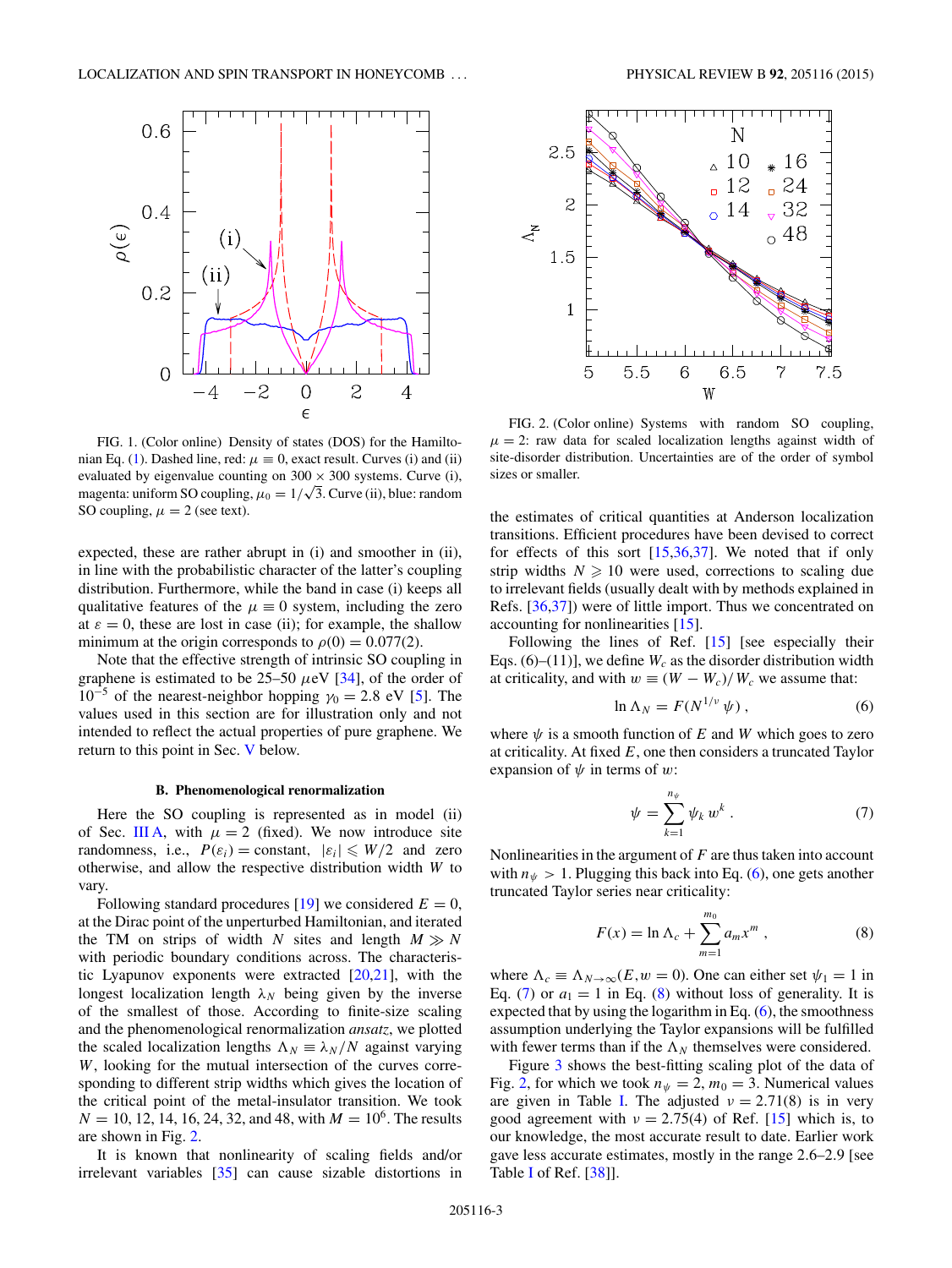<span id="page-3-0"></span>

FIG. 3. (Color online) Systems with random SO coupling,  $\mu = 2$ : scaling plot of (logarithm of) scaled localization lengths against  $|\psi|$  [see Eqs. [\(6\)](#page-2-0)–[\(8\)](#page-2-0)]. Key to symbols is the same as in Fig. [2.](#page-2-0)

For comparison of  $\ln \Lambda_c = 0.459(9)$  with results pertaining to the square lattice, one must recall the geometric correction factors of the honeycomb lattice [\[22–25\]](#page-6-0). This means that, in order to produce an estimate of the decay-of-correlations exponent  $\eta = (\pi \Lambda_c)^{-1}$  given by conformal invariance [\[35\]](#page-6-0), the raw TM result for  $\Lambda_c$  must be multiplied by a factor of the raw TM result for  $\Lambda_c$  must be multiplied by a factor of  $2/\sqrt{3}$ . We thus obtain  $\Lambda_c^{\text{corrected}} = 1.826(15)$  [so  $\eta = 0.174(2)$ ] which compares rather well with  $\Lambda_c = 1.844(4)$  of Ref. [\[15\]](#page-6-0). We note that the critical-amplitude results of Ref. [\[39\]](#page-6-0) do not compare directly with ours, because those authors study the scaling behavior of the *typical* localization length. As is known, this quantity is given by the zeroth moment of the correlationfunction probability distribution [\[40\]](#page-6-0), whereas here we deal with *average* quantities, i.e., ones related to the corresponding first-order moment.

#### **IV. SPIN RELAXATION**

In studies of spintronics in semiconductors  $[41, 42]$  the spin coherence length is one of the quantities of interest. Here we consider the decay of spin polarization in electronic transport in quasi-one-dimensional geometries, in the presence of SO couplings. The subject is usually approached via Green's function techniques [\[12\]](#page-6-0). We show that this problem can be

TABLE I. Adjusted values of parameters for the scaling plot of Fig. 3, with  $\psi_1 \equiv 1$  (fixed) in Eq. [\(7\)](#page-2-0).

| ν               | 2.71(8)       |
|-----------------|---------------|
| $\ln \Lambda_c$ | 0.459(9)      |
| $W_c$           | 6.21(2)       |
| $\psi_2$        | $-0.06(1)$    |
| $a_1$           | $-0.158(5)$   |
| $a_2$           | $-0.0076(12)$ |
| $a_3$           | 0.00028(8)    |
|                 |               |

investigated by considering the evolution of wave-function amplitudes in the TM context [\[43,44\]](#page-6-0).

Usual TM treatments focus on extracting the spectrum of characteristic Lyapunov exponents, which demands repeated iteration along  $M \gg 1$  columns, with frequent orthogonalization to avoid contamination [\[19–21\]](#page-6-0). However, one sees that the recursion relation synthesized in Eq. [\(3\)](#page-1-0) contains information on how the electron wave function evolves, starting from specified initial conditions. In the presence of SO couplings the off-diagonal hopping matrix elements induce spin flips, thus affecting spin polarization along the system's length.

Assume that a fully spin-polarized electron beam is injected into the system, i.e.,  $a_{i0}^{\uparrow}$ ,  $a_{i1}^{\uparrow} \neq 0$ ,  $a_{i0}^{\downarrow} = a_{i1}^{\downarrow} = 0$ ,  $i = 1, ..., N$ . One can extract information about the beam's polarization state *M* lattice spacings down the strip by iterating Eq. [\(3\)](#page-1-0) *M* times and examining the resulting coefficients  $\{a_{iM}^{\dagger}\}, \{a_{iM}^{\dagger}\}$ . In this case the beam polarization  $P$  at column  $M$  is given by:

$$
\mathcal{P}(M) = \frac{\sum_{i=1}^{N} \{ |a_{iM}^{\dagger}|^2 - |a_{iM}^{\dagger}|^2 \}}{\sum_{i=1}^{N} \{ |a_{iM}^{\dagger}|^2 + |a_{iM}^{\dagger}|^2 \}}.
$$
 (9)

The initial conditions just mentioned can be viewed as representing an ideal lead, i.e., one without SO interaction, from which the beam is injected into the strip. Although, for a complete description one would need to take into account reflection at the injecting boundary (as well as at the strip's end, presumably linked to a second ideal lead), these features do not influence the calculated polarization decay length, as this quantity is computed from ratios of (sums of squared) amplitudes each taken at a fixed position [\[12\]](#page-6-0).

We evaluate spin polarization profiles on systems with periodic boundary conditions across, i.e., topologically equivalent to CNTs; we keep  $E = 0$  fixed, as this corresponds to the Fermi energy which is the relevant level for transport phenomena. The SO couplings are again represented by model (ii) of Sec. [III A,](#page-1-0) although the overall amplitude  $\mu$  will be allowed to vary. Our results are averages over typically  $10<sup>5</sup>$  independent samples. For each of these we generate random sets of the  $\{a_{i0}^{\uparrow}\}, \{a_{i1}^{\uparrow}\},$ as well as the  ${V_{ij}}$ . Thus we are sampling over the ensemble of steady-flow configurations.

We consider the simplest case with no site randomness, i.e., all  $\varepsilon_i = 0$  in Eq. [\(1\)](#page-0-0). This removes one (finite) length scale from the problem, as one would have the [site] disorder-associated mean free path  $\Lambda_f \to \infty$ .

Figure [4](#page-4-0) shows that spin polarization  $P(x)$  settles into exponential decay against position *x* along the nanotube's axis, after a short transient region of steeper variation. The characteristic decay lengths  $\Lambda_s$  are found by adjusting the appropriate sections of numerical data to a pure exponentialdecay form.

For fixed  $\mu$ , we found a slight dependence of  $\Lambda_s$  on *N*, which is strongest for small  $N \le 20$ . As *N* increases, saturation becomes evident, and it is possible to estimate  $\Lambda_s(\mu) \equiv \lim_{N \to \infty} \Lambda_s(\mu, N)$  with good accuracy by using data for *N* up to 100 (see the inset to Fig. [5\)](#page-4-0).

The main diagram in Fig. [5](#page-4-0) shows that, to a very good extent, the relationship  $\Lambda_s(\mu) \propto \mu^{-2}$  holds for the range 0.05  $\leq$  $\mu \leq 0.25$ . This is in line with the findings of Ref. [\[12\]](#page-6-0) for quantum wires with nonzero on-site disorder and Rashba-like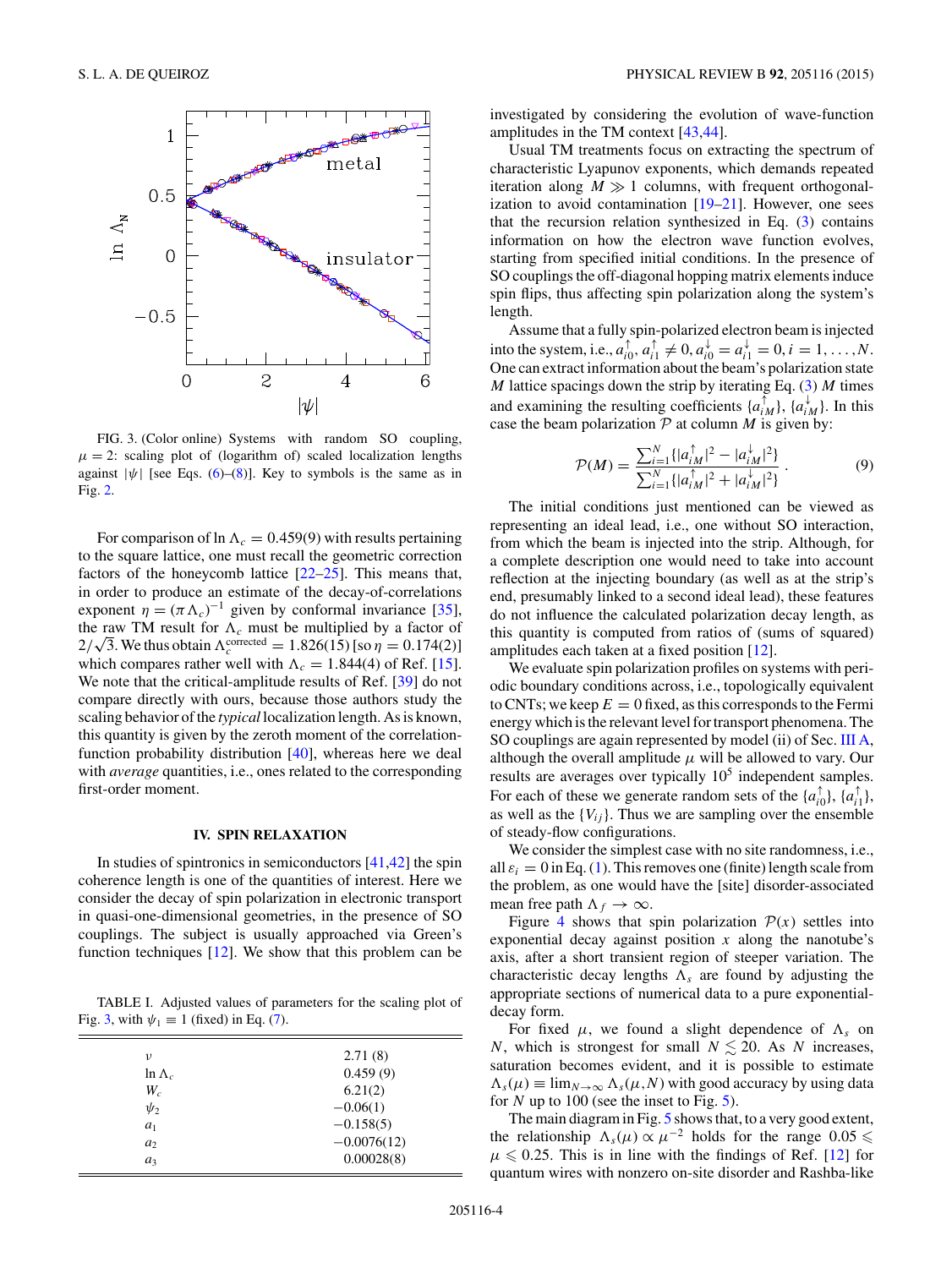<span id="page-4-0"></span>

FIG. 4. (Color online) Log-linear plot of spin polarization  $P(x)$ versus position *x* along the axis of a nanotube with  $N = 30$  sites across. A fully-polarized beam is injected at  $x = 0$  with  $E = 0$ . Systems with random SO coupling strength  $\mu$  as shown, site-disorder width  $W = 0$ . The characteristic decay lengths  $\Lambda_s$  are adjusted values from fits of data for  $x \gtrsim 30$  (fitted lines are shown in color).

SO coupling. Such inverse-square dependence of  $\Lambda_s$  on  $\mu$  is thus likely to be a universal property for electronic transport in two-dimensional systems with SO effects.

Next, we introduce quenched impurities with SO interaction onto an otherwise pure system, i.e., one in which such interaction is generally absent. This amounts to a simplified representation of pure graphene (where, as recalled in Sec. [III A,](#page-1-0) SO coupling is very weak) doped with suitable impurities.

Many experimental and theoretical studies deal with impurities on CNRs, where edge effects play an important role in the energetics of favored defect locations. By considering



FIG. 5. (Color online) Main diagram: double-logarithmic plot of  $\Lambda_s(\mu) \equiv \lim_{N \to \infty} \Lambda_s(\mu, N)$  against random SO coupling strength  $\mu$ , for site-disorder width  $W = 0$  and energy  $E = 0$ . Full line is  $\Lambda_s(\mu) =$ 3.0  $\mu^{-2.01}$  (best fit to data). Inset:  $\Lambda_s(\mu, N)$  against  $1/N$  for  $\mu = 0.11$ .



FIG. 6. (Color online) Main diagram: log-linear plot of spin polarization  $P(x)$  versus position x along the axis of a nanotube with  $N = 30$  sites across. Hexagons (red): SO coupling  $\mu = 2$  on a fraction  $\rho = 0.005$  of hexagons, zero elsewhere (see text); squares (blue): SO couplng  $\mu = 0.167$  on all bonds. Values of  $\Lambda_s$  from fits of  $x \geq 40$  data to exponential form. Inset: same data, linear scale on vertical axis, closeup of  $x \lesssim 20$  region.

only nanotube geometries, here we need not account for this sort of positional preference inhomogeneity. Furthermore, we restrict ourselves to so-called *hole* defects, i.e., adatoms which sit over the center of a hexagon [\[45\]](#page-6-0).

Denoting by  $\rho$  the fraction of randomly chosen hexagons which have an impurity atop their center, we assume that hopping along all six bonds which make such a hexagon is characterized by SO couplings  $V_{ij}$  as given in Eq. [\(2\)](#page-0-0), with the  $V^x$ ,  $V^y$ ,  $V^z$  randomly distributed as in case (ii) of Sec. [III A.](#page-1-0) We take  $\mu = 2$  as in Sec. [III,](#page-1-0) which makes the adatom's average SO interaction about as strong as the hopping term of pristine graphene. We consider only  $\rho \leq 0.01$  and neglect effects due to adjacent impurities, which should be a reasonable approximation in this concentration range.

In Fig. 6 it can be seen that for  $\rho = 0.005$  the relaxation length  $\Lambda_s$  is very close to that for a system with SO coupling on all bonds, and  $\mu = 0.167$ . For relatively short distances  $x \le 20$  from the injection edge the initial decay rate is found to be distinctly higher for the latter case than for the former, as highlighted in the inset of Fig. 6. We refrain from ascribing much significance to this difference since we do not expect our approach to give an accurate description of such shortrange effects. So, concerning the region farther than some 20 lattice spacings from the origin, the effect on (asymptotic) spin polarization decay of 3% of bonds with SO coupling  $\mu = 2$  is similar to that of all bonds having  $\mu = 0.167$ .

We checked the dependence of  $\Lambda_s$  on  $\rho$  and  $\mu$ . For fixed  $\mu = 2$  we took  $\rho = 0.003, 0.005, 0.0075,$  and 0.01 which gave a rather good fit to a  $\rho^{-x}$  dependence with  $x = 1.1(1)$ ; then for fixed  $\rho = 0.0075$  we additionally made  $\mu = 0.75, 1.0,$  and 1.5. In this case one gets  $\Lambda_s \propto \mu^{-y}$  with  $y \approx 1.7$ . If one instead assumes that  $y = 2$ , found for smaller  $\mu \leq 0.25$  and systems with SO couplings on all bonds (see Fig. 5), still applies here,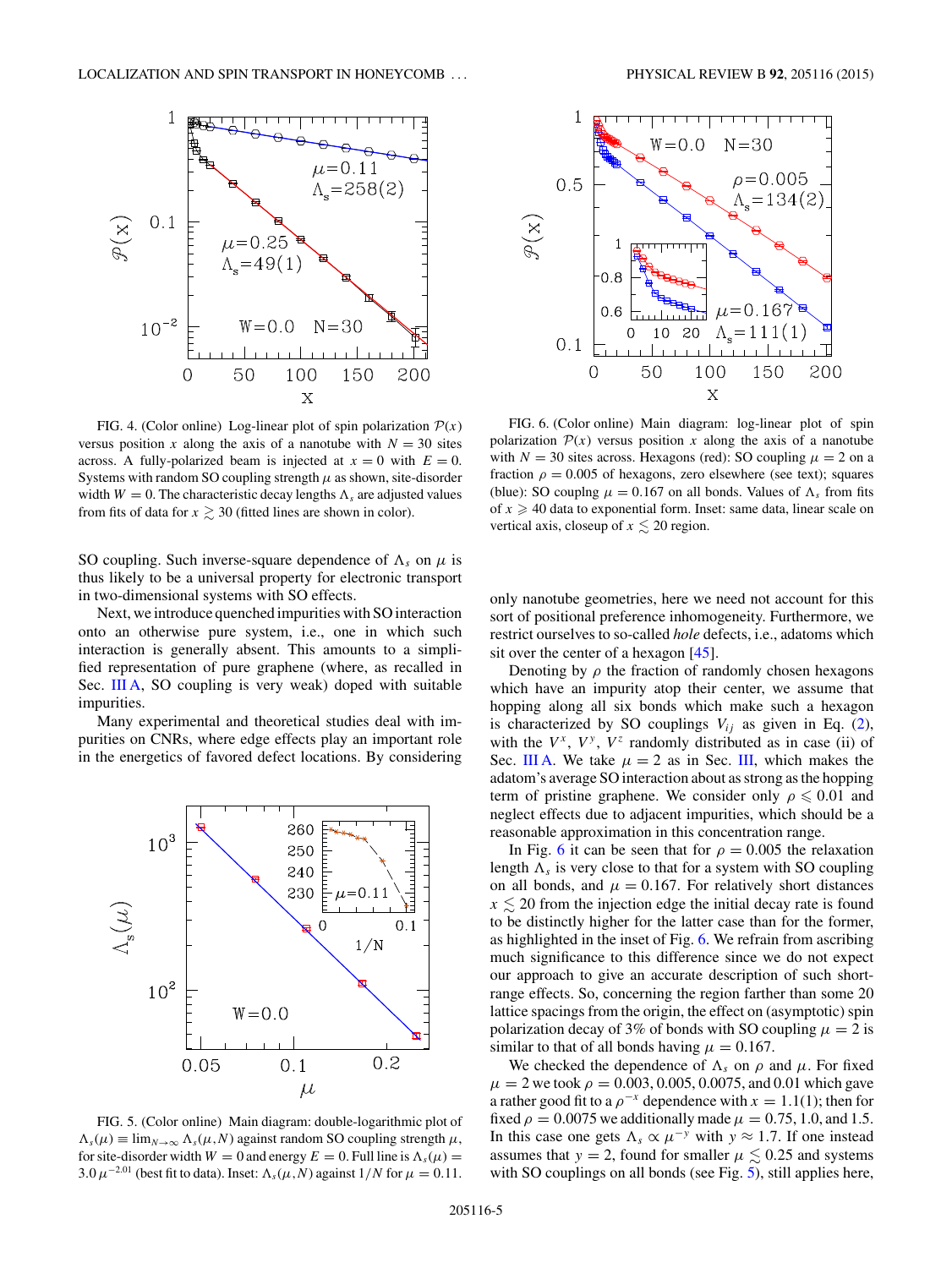<span id="page-5-0"></span>one gets:

$$
\Lambda_s(\rho,\mu) = \frac{A}{\rho \mu^2} \,, \quad A = 2.4(5) \,, \tag{10}
$$

where the large scatter in the estimate of *A* reflects the aforementioned poor quality of the fits of behavior against varying  $μ$ . Nevertheless, Eq.  $(10)$  can be a rough-and-ready guide to estimate the relaxation length for values of *ρ* and  $\mu$  closer to physically realizable experiments than those used here.

### **V. DISCUSSION AND CONCLUSIONS**

We have studied model tight-binding Hamiltonians for the description of electron transport in graphenelike geometries, in the presence of SO couplings. Our main interest is in the behavior of very large sheetlike samples, although in the quasione-dimensional context of the TM methods applied here, the use of periodic boundary conditions across makes our systems topologically akin to CNTs. For the latter type of system, especially in the limit of very narrow nanotubes, a more realistic description should probably incorporate curvature effects, as done in Ref. [\[18\]](#page-6-0).

The energy unit used here equals the nearest-neighbor hopping parameter in pristine graphene, thus translating into 2.8 eV [5]. The intrinsic SO coupling in graphene is estimated as  $25-50 \mu eV$  [\[34\]](#page-6-0); weakly-hydrogenated samples have been reported as giving a colossal enhancement on this by three orders of magnitude [\[46\]](#page-6-0). The latter value would then correspond to  $\mu \approx 10^{-2}$ , similar to the low end of the range investigated in Sec. [IV,](#page-3-0) for systems with SO couplings on all bonds. On the other hand, we used  $\mu = 2$ , both in Sec. [III](#page-1-0) and for impurity adatoms in Sec. [IV,](#page-3-0) partly for comparison with extant work [\[13–15\]](#page-6-0) and also in order to produce well-defined numerical results amenable to unequivocal interpretation.

In Sec. [III](#page-1-0) we showed that for strong SO interactions a second-order metal-insulator transition takes place, which is in the same universality class as that found for square-lattice systems [4[,13–15\]](#page-6-0). Note that the energy  $E = 0$  used in our calculations corresponds to the Dirac point of pure graphene, at which (contrary to the square-lattice case) the tight-binding DOS vanishes identically. Although in real graphene a (quantized) nonzero minimum conductivity has been found at the Dirac point [\[47\]](#page-6-0), the effect seen in our results is unrelated to this, being of a larger order of magnitude (the metallic phase extends up to site disorder of strength

- [1] E. Abrahams, P. W. Anderson, D. C. Licciardello, and T. V. Ramakrishnan, [Phys. Rev. Lett.](http://dx.doi.org/10.1103/PhysRevLett.42.673) **[42](http://dx.doi.org/10.1103/PhysRevLett.42.673)**, [673](http://dx.doi.org/10.1103/PhysRevLett.42.673) [\(1979\)](http://dx.doi.org/10.1103/PhysRevLett.42.673).
- [2] S. Hikami, A. I. Larkin, and Y. Nagaoka, [Prog. Theor. Phys.](http://dx.doi.org/10.1143/PTP.63.707) **[63](http://dx.doi.org/10.1143/PTP.63.707)**, [707](http://dx.doi.org/10.1143/PTP.63.707) [\(1980\)](http://dx.doi.org/10.1143/PTP.63.707).
- [3] G. Bergmann, [Phys. Rep.](http://dx.doi.org/10.1016/0370-1573(84)90103-0) **[107](http://dx.doi.org/10.1016/0370-1573(84)90103-0)**, [1](http://dx.doi.org/10.1016/0370-1573(84)90103-0) [\(1984\)](http://dx.doi.org/10.1016/0370-1573(84)90103-0).
- [4] T. Ando, [Phys. Rev. B](http://dx.doi.org/10.1103/PhysRevB.40.5325) **[40](http://dx.doi.org/10.1103/PhysRevB.40.5325)**, [5325](http://dx.doi.org/10.1103/PhysRevB.40.5325) [\(1989\)](http://dx.doi.org/10.1103/PhysRevB.40.5325).
- [5] J-C. Charlier, X. Blase, and S. Roche, [Rev. Mod. Phys.](http://dx.doi.org/10.1103/RevModPhys.79.677) **[79](http://dx.doi.org/10.1103/RevModPhys.79.677)**, [677](http://dx.doi.org/10.1103/RevModPhys.79.677) [\(2007\)](http://dx.doi.org/10.1103/RevModPhys.79.677); A. H. Castro Neto, F. Guinea, N. M. R. Peres, K. S. Novoselov, and A. K. Geim, *[ibid.](http://dx.doi.org/10.1103/RevModPhys.81.109)* **[81](http://dx.doi.org/10.1103/RevModPhys.81.109)**, [109](http://dx.doi.org/10.1103/RevModPhys.81.109) [\(2009\)](http://dx.doi.org/10.1103/RevModPhys.81.109).
- [6] N. M. R. Peres, [J. Phys. Condens. Matter](http://dx.doi.org/10.1088/0953-8984/21/32/323201) **[21](http://dx.doi.org/10.1088/0953-8984/21/32/323201)**, [323201](http://dx.doi.org/10.1088/0953-8984/21/32/323201) [\(2009\)](http://dx.doi.org/10.1088/0953-8984/21/32/323201).
- [7] E. R. Mucciolo and C. H. Lewenkopf, [J. Phys. Condens. Matter](http://dx.doi.org/10.1088/0953-8984/22/27/273201) **[22](http://dx.doi.org/10.1088/0953-8984/22/27/273201)**, [273201](http://dx.doi.org/10.1088/0953-8984/22/27/273201) [\(2010\)](http://dx.doi.org/10.1088/0953-8984/22/27/273201).

 $W_c \approx 6.2$ ). In fact, as can be seen in Figure [1,](#page-2-0) the random SO couplings used in the model investigated in Sec. [III B](#page-2-0) account for the significant departure from zero of the DOS close to  $E = 0$ . So, it is the latter feature which sets the stage for the relative robustness of the conducting phase in our model. The above remark should apply also to the case of structures mentioned in Sec. [I,](#page-0-0) such as boron nitride [10] or silicatene [11], which are wide gap insulators. Indeed, it is expected [\[48\]](#page-6-0) that in general the introduction of randomness will be accompanied by the appearance of states outside the pure-system bands, in particular within the gap. Whether that will be enough to give rise to a conducting phase should depend on quantitative details of the disordered potential.

In Sec. [IV](#page-3-0) we showed how one can extract information regarding spin polarization decay with distance from an injection edge, from the evolution of wave-function amplitudes in a TM context. We illustrated the pertinent ideas in the simple context of a nanotubelike geometry, with no on-site disorder, and investigated the dependence of the spin relaxation length  $\Lambda_s$  on SO coupling strength  $\mu$ . For small  $\mu$ , closer to physically realizable values, we found the dependence  $\Lambda_s \propto$  $\mu^{-2}$  which seems to be a universal relationship for two- (or quasi-one-) dimensional systems with SO interactions [\[12\]](#page-6-0). For SO couplings acting only on impurity sites, randomly distributed with low concentration  $\rho \ll 1$ , we found numerically  $\Lambda_s \propto \rho^{-1}$ , in line with elementary probabilistic considerations.

It must be noted that modeling SO coupling via Eq. [\(2\)](#page-0-0) with the  $V^k$ ,  $k = x, y, z$  randomly distributed in  $[-1/2, 1/2]$  gives an effect which is, on average, isotropic in spin space. So this formulation is not suitable, e.g., for a realistic discussion of precession effects.

Prospects for further application of the ideas presented in Sec. [IV](#page-3-0) would include taking site disorder into account, as well as studying CNR geometries. For the latter, inhomogeneities in local current density in the transverse direction to average flow would be directly accessible.

### **ACKNOWLEDGMENTS**

The author thanks the Brazilian agencies Conselho Nacional de Desenvolvimento Cientifico e Tecnologico (Grant No. 303891/2013-0), and Fundação Carlos Chagas Filho de Amparo á Pesquisa do Estado do Rio de Janeiro (Grants Nos. E-26/102.760/2012, E-26/110.734/2012, and E-26/102.348/2013) for financial support.

- [8] A. Kara, H. Enriquez, A. P. Seitsonen, L. C. Lew Yan Voon, S. Vizzini, B. Aufray, and H. Oughaddou, [Surf. Sci. Rep.](http://dx.doi.org/10.1016/j.surfrep.2011.10.001) **[67](http://dx.doi.org/10.1016/j.surfrep.2011.10.001)**, [1](http://dx.doi.org/10.1016/j.surfrep.2011.10.001) [\(2012\)](http://dx.doi.org/10.1016/j.surfrep.2011.10.001).
- [9] A. Acun, L. Zhang, P. Bampoulis, M. Farmanbar, A. van Houselt, A. N. Rudenko, M. Lingenfelder, G Brocks, B. Poelsema, M. I. Katsnelson, and H. J. W. Zandvliet, [J. Phys.: Condens. Matter](http://dx.doi.org/10.1088/0953-8984/27/44/443002) **[27](http://dx.doi.org/10.1088/0953-8984/27/44/443002)**, [443002](http://dx.doi.org/10.1088/0953-8984/27/44/443002) [\(2015\)](http://dx.doi.org/10.1088/0953-8984/27/44/443002).
- [10] K. S. Novoselov, D. Jiang, F. Schedin, T. J. Booth, V. V. [Khotkevich, S. V. Morozov, and A. K. Geim,](http://dx.doi.org/10.1073/pnas.0502848102) Proc. Natl. Acad. Sci. USA **[102](http://dx.doi.org/10.1073/pnas.0502848102)**, [10451](http://dx.doi.org/10.1073/pnas.0502848102) [\(2005\)](http://dx.doi.org/10.1073/pnas.0502848102).
- [11] V. O. Özçelik, S. Cahangirov, and S. Ciraci, *[Phys. Rev. Lett.](http://dx.doi.org/10.1103/PhysRevLett.112.246803)* **[112](http://dx.doi.org/10.1103/PhysRevLett.112.246803)**, [246803](http://dx.doi.org/10.1103/PhysRevLett.112.246803) [\(2014\)](http://dx.doi.org/10.1103/PhysRevLett.112.246803).